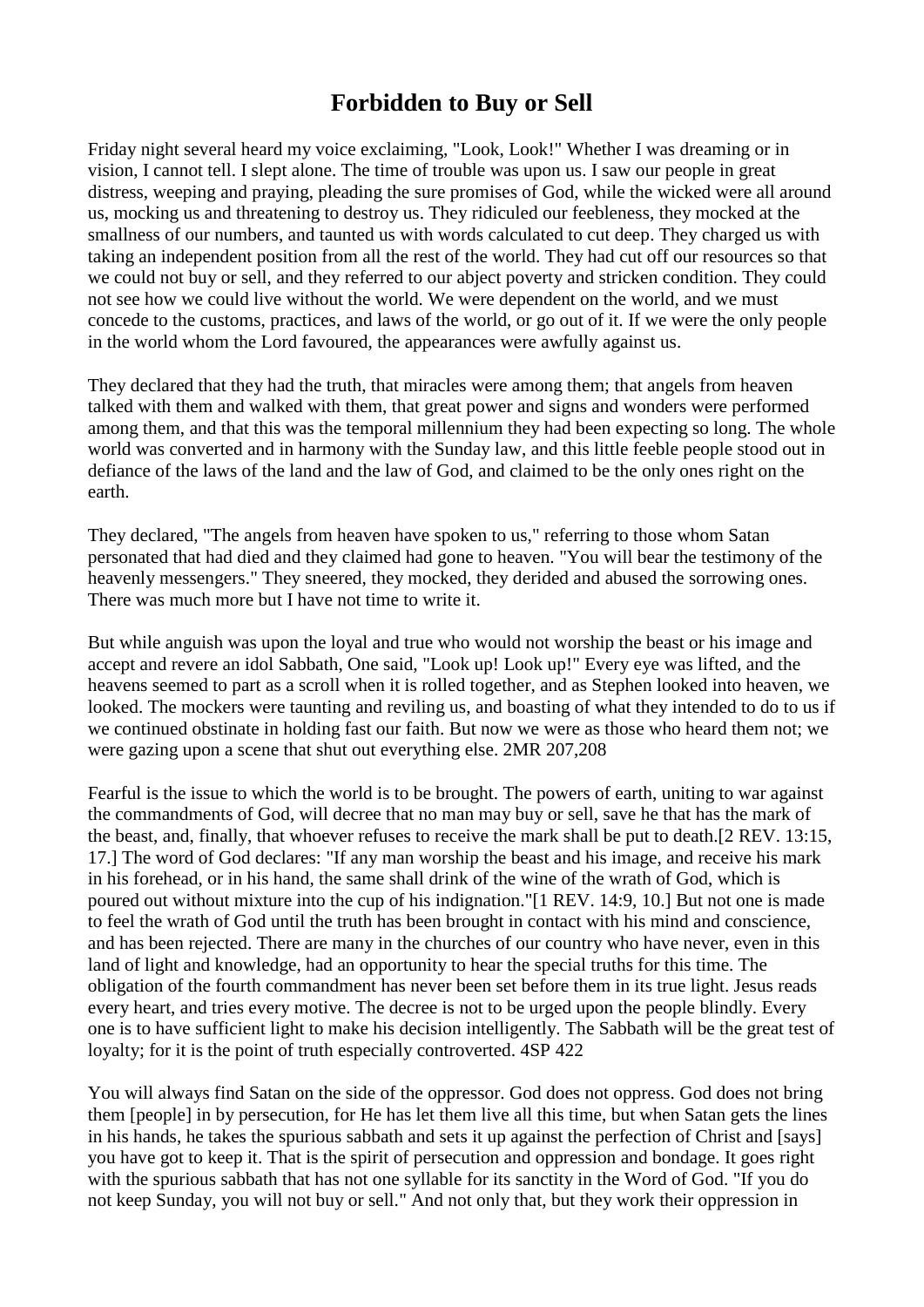every way possible, but thank God, He lives. He lived in the days of the apostles when the priests said, "Do not preach any more in the name of Jesus Christ." Somebody else's law was to come in there and show that God had a government. He sent His angel and said, "Go and tell Peter to go and make known My words." And when they came from Peter, lo he was not there. And one came and said, "He is in the Temple preaching." And they sent officers to bring him without violence, and they brought him before the council. They said to them [him], "Why do you teach in His name?" But Peter answer and said, "Whether it be right in the sight of God to hearken unto you more than unto God, judge ye." 5MR 47

The time is coming when we cannot sell at any price. The decree will soon go forth prohibiting men to buy or sell of any man save him that hath the mark of the beast. We came near having this realised in California a short time since; but this was only the threatening of the blowing of the four winds. As yet they are held by the four angels. We are not just ready. There is a work yet to be done, and then the angels will be bidden to let go, that the four winds may blow upon the earth. That will be a decisive time for God's children, a time of trouble such as never was since there was a nation. Now is our opportunity to work. 5T 152

I saw all that "would not receive the mark of the Beast, and of his Image, in their foreheads or in their hands," could not buy or sell. I saw that the number (666) of the Image Beast was made up; and that it was the beast that changed the Sabbath, and the Image Beast had followed on after, and kept the Pope's, and not God's Sabbath. And all we were required to do, was to give up God's Sabbath, and keep the Pope's, and then we should have the mark of the Beast, and of his Image. BROADSIDE3 APR.07,1847

In the last great conflict of the controversy with Satan those who are loyal to God will see every earthly support cut off. Because they refuse to break His law in obedience to earthly powers, they will be forbidden to buy or sell. It will finally be decreed that they shall be put to death. [1 SEE REV. 13:11-17;] But to the obedient is given the promise, "He shall dwell on high; his place of defence shall be the munitions of rocks, bread shall be given him; his waters shall be sure."[2 ISA. 33:16.] By this promise the children of God will live. When the earth shall be wasted with famine, they shall be fed. "They shall be ashamed in the evil time; and in the days of famine they shall be satisfied."[3 PS. 37:19.] To that time of distress the prophet Habakkuk looked forward, and his words express the faith of the church: "Although the fig-tree shall not blossom, neither shall fruit be in the vines; the labour of the olive shall fail, and the fields shall yield no meat; the flock shall be cut off from the fold, and there shall be no herd in the stalls; yet I will rejoice in the Lord, I will joy in the God of my salvation."[4 HAB. 3:17,18.] DA 122

The adherents of truth are now called upon to choose between disregarding a plain requirement of God's word or forfeiting their liberty. If we yield the word of God, and accept human customs and traditions, we may still be permitted to live among men, to buy and sell, and have our rights respected. But if we maintain our loyalty to God, it must be at the sacrifice of our rights among men. For the enemies of God's law have leagued together to crush out independent judgement in matters of religious faith, and to control the consciences of men. They are determined to put an end to the long-continued controversy concerning the Sabbath, to prohibit all further spread of the truth upon this point, and to secure the exaltation of Sunday, in the very face of the injunction of the fourth commandment. HM NOV.01,1893

The adherents of truth are now called upon to choose between disregarding a plain requirement of God's word or forfeiting their liberty. If we yield the word of God, and accept human customs and traditions, we may still be permitted to live among men, to buy and sell, and have our rights respected. But if we maintain our loyalty to God, it must be at the sacrifice of our rights among men. For the enemies of God's law have leagued together to crush out independent judgement in